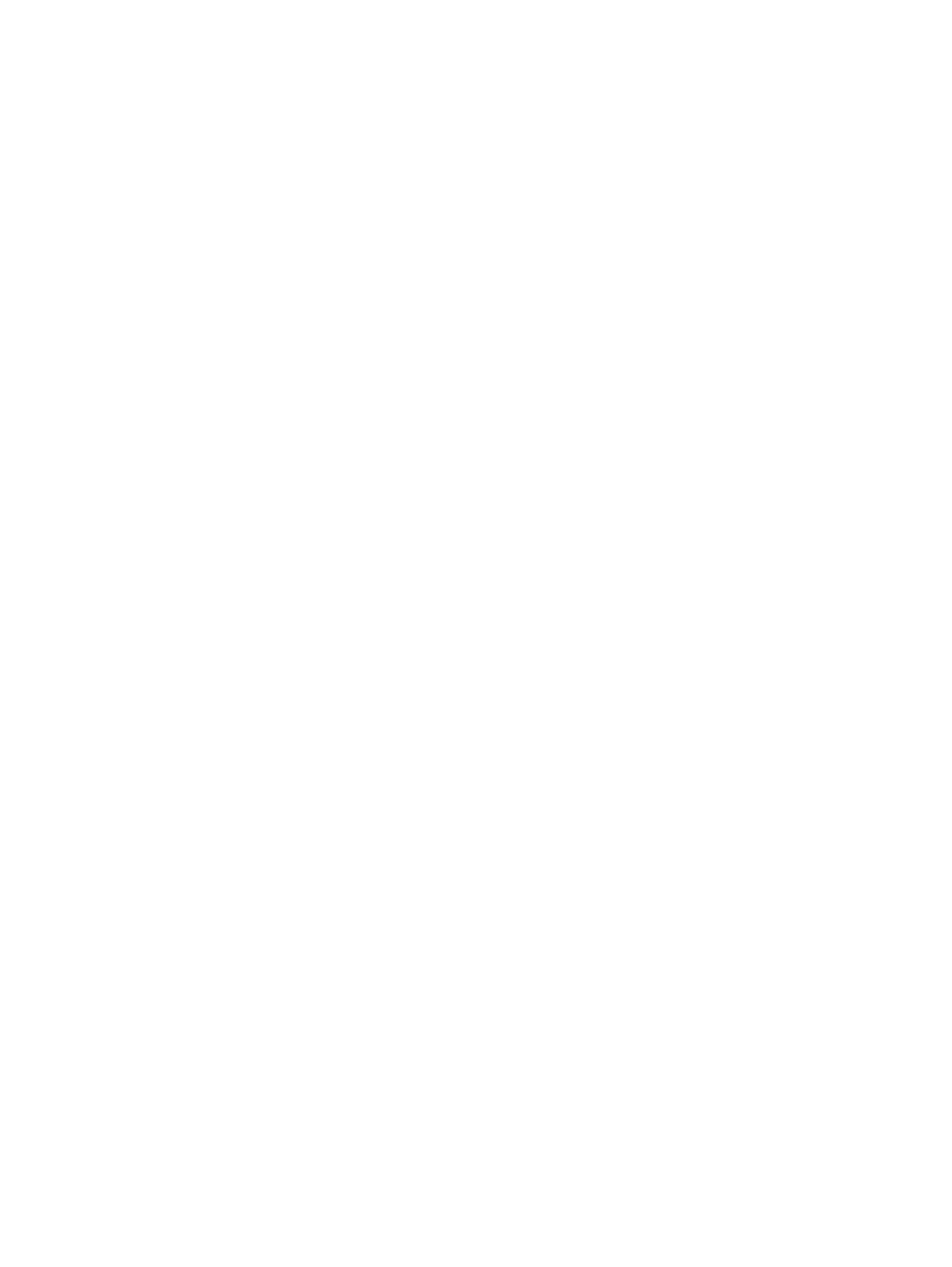### **Table of Contents**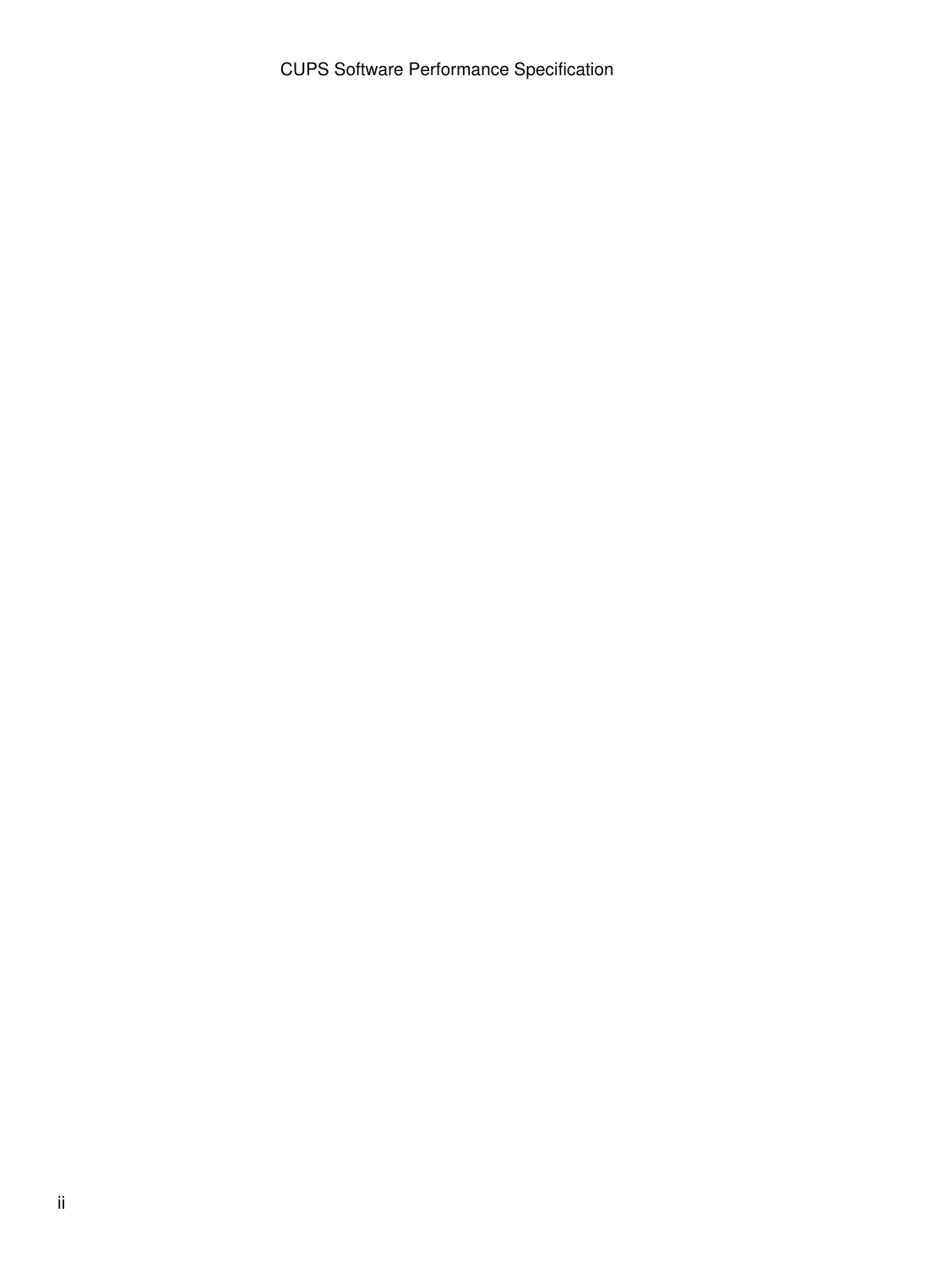## <span id="page-4-0"></span>**1 Scope**

### <span id="page-4-1"></span>**1.1 Identification**

This software performance specification provides an analysis of the memory, disk, and processor utilitization of each program in the Common UNIX Printing System ("CUPS") Version 1.1.

For the purposes of comparison, all figures are for the Linux Intel platform. Memory utilization on other platforms should be similar.

#### <span id="page-4-2"></span>**1.2 System Overview**

CUPS provides a portable printing layer for UNIX®−based operating systems. It has been developed by [Easy](http://www.easysw.com) [Software Products](http://www.easysw.com) to promote a standard printing solution for all UNIX vendors and users. CUPS provides the System V and Berkeley command−line interfaces.

CUPS uses the Internet Printing Protocol ("IPP") as the basis for managing print jobs and queues. The Line Printer Daemon ("LPD") Server Message Block ("SMB"), and AppSocket (a.k.a. JetDirect) protocols are also supported with reduced functionality. CUPS adds network printer browsing and PostScript Printer Description ("PPD") based printing options to support real−world printing under UNIX.

CUPS includes an image file RIP that supports printing of image files to non−PostScript printers. A customized version of GNU Ghostscript 7.05 for CUPS called ESP Ghostscript is available separately to support printing of PostScript files within the CUPS driver framework. Sample drivers for Dymo, EPSON, HP, and OKIDATA printers are included that use these filters.

Drivers for thousands of printers are provided with our ESP Print Pro software, available at:

```
http://www.easysw.com/printpro/
```
CUPS is licensed under the GNU General Public License and GNU Library General Public License. Please contact Easy Software Products for commercial support and "binary distribution" rights.

#### <span id="page-4-3"></span>**1.3 Document Overview**

This software performance specification is organized into the following sections:

- $\bullet$  1 Scope
- 2 − References
- 3 − Programs
- 4 − Scheduler Objects
- A − Glossary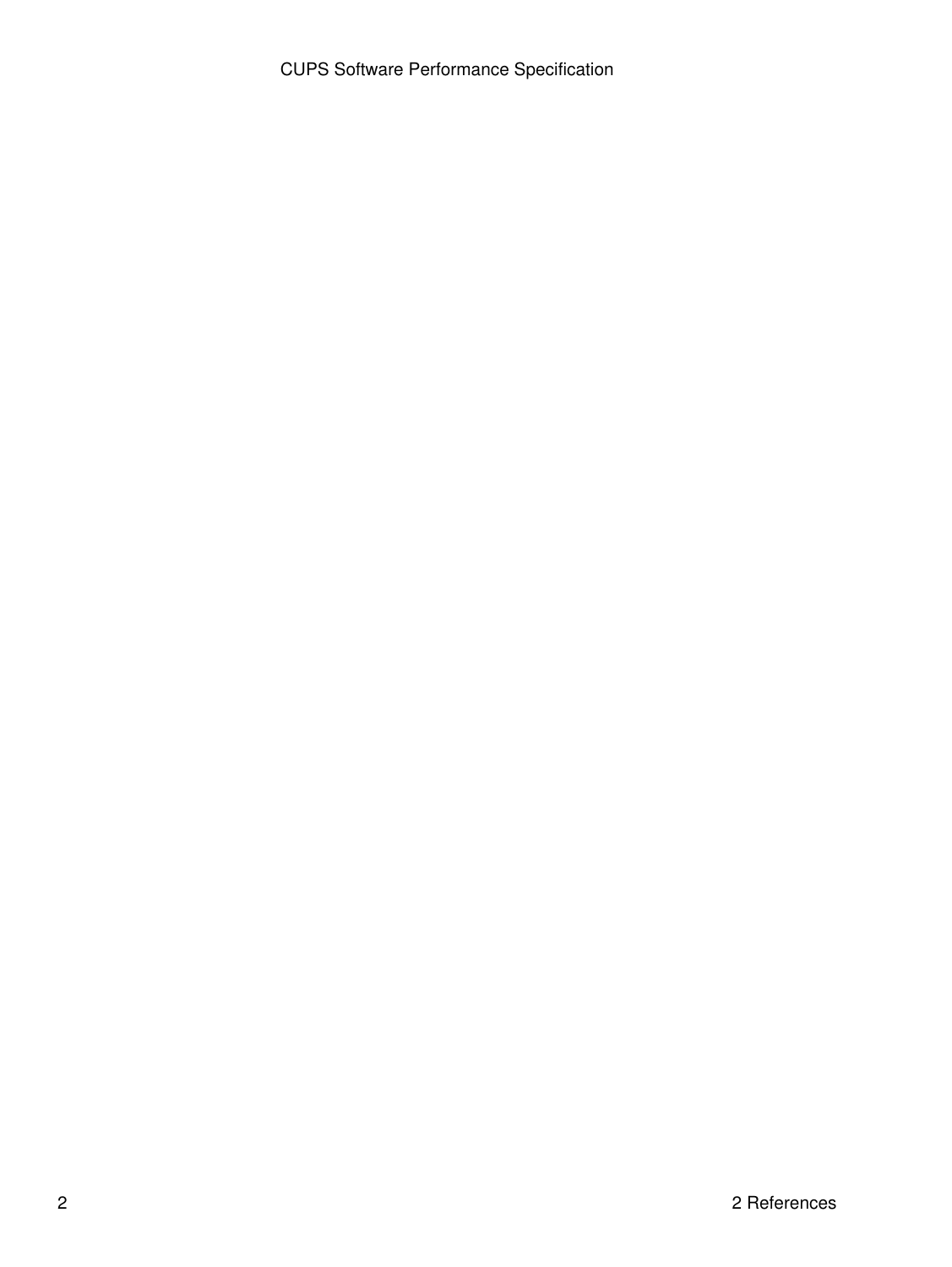### <span id="page-6-0"></span>**2 References**

#### <span id="page-6-1"></span>**2.1 CUPS Documentation**

The following CUPS documentation is referenced by this document:

- CUPS−CMP−1.1: CUPS Configuration Management Plan
- CUPS−IDD−1.1: CUPS System Interface Design Description
- CUPS−IPP−1.1: CUPS Implementation of IPP
- CUPS−SAM−1.1.x: CUPS Software Administrators Manual
- CUPS−SDD−1.1: CUPS Software Design Description
- CUPS−SPM−1.1.x: CUPS Software Programming Manual
- CUPS−SSR−1.1: CUPS Software Security Report
- CUPS−STP−1.1: CUPS Software Test Plan
- CUPS−SUM−1.1.x: CUPS Software Users Manual
- CUPS−SVD−1.1: CUPS Software Version Description

#### <span id="page-6-2"></span>**2.2 Other Documents**

The following non−CUPS documents are referenced by this document:

- [Adobe PostScript Printer Description File Format Specification, Version 4.3.](http://partners.adobe.com/asn/developer/PDFS/TN/5003.PPD_Spec_v4.3.pdf)
- [Adobe PostScript Language Reference, Third Edition.](http://partners.adobe.com/asn/developer/PDFS/TN/PLRM.pdf)
- IPP/1.1: Implementers Guide
- [RFC 1179, Line Printer Daemon Protocol](http://www.ietf.org/rfc/rfc1179.txt)
- [RFC 2396, Uniform Resource Identifiers \(URI\): Generic Syntax](http://www.ietf.org/rfc/rfc2396.txt)
- [RFC 2567, Design Goals for an Internet Printing Protocol](http://www.ietf.org/rfc/rfc2567.txt)
- [RFC 2568, Rationale for the Structure of the Model and Protocol for the Internet Printing Protocol](http://www.ietf.org/rfc/rfc2568.txt)
- [RFC 2569, Mapping between LPD and IPP Protocols](http://www.ietf.org/rfc/rfc2569.txt)
- [RFC 2616, Hypertext Transfer Protocol −− HTTP/1.1](http://www.ietf.org/rfc/rfc2616.txt)
- [RFC 2617, HTTP Authentication: Basic and Digest Access](http://www.ietf.org/rfc/rfc2617.txt) Authentication
- [RFC 2910, IPP/1.1: Encoding and Transport](http://www.ietf.org/rfc/rfc2910.txt)
- [RFC 2911, IPP/1.1: Model and Semantics](http://www.ietf.org/rfc/rfc2911.txt)
- [RFC 3380, IPP: Job and Printer Set Operations](http://www.ietf.org/rfc/rfc3380.txt)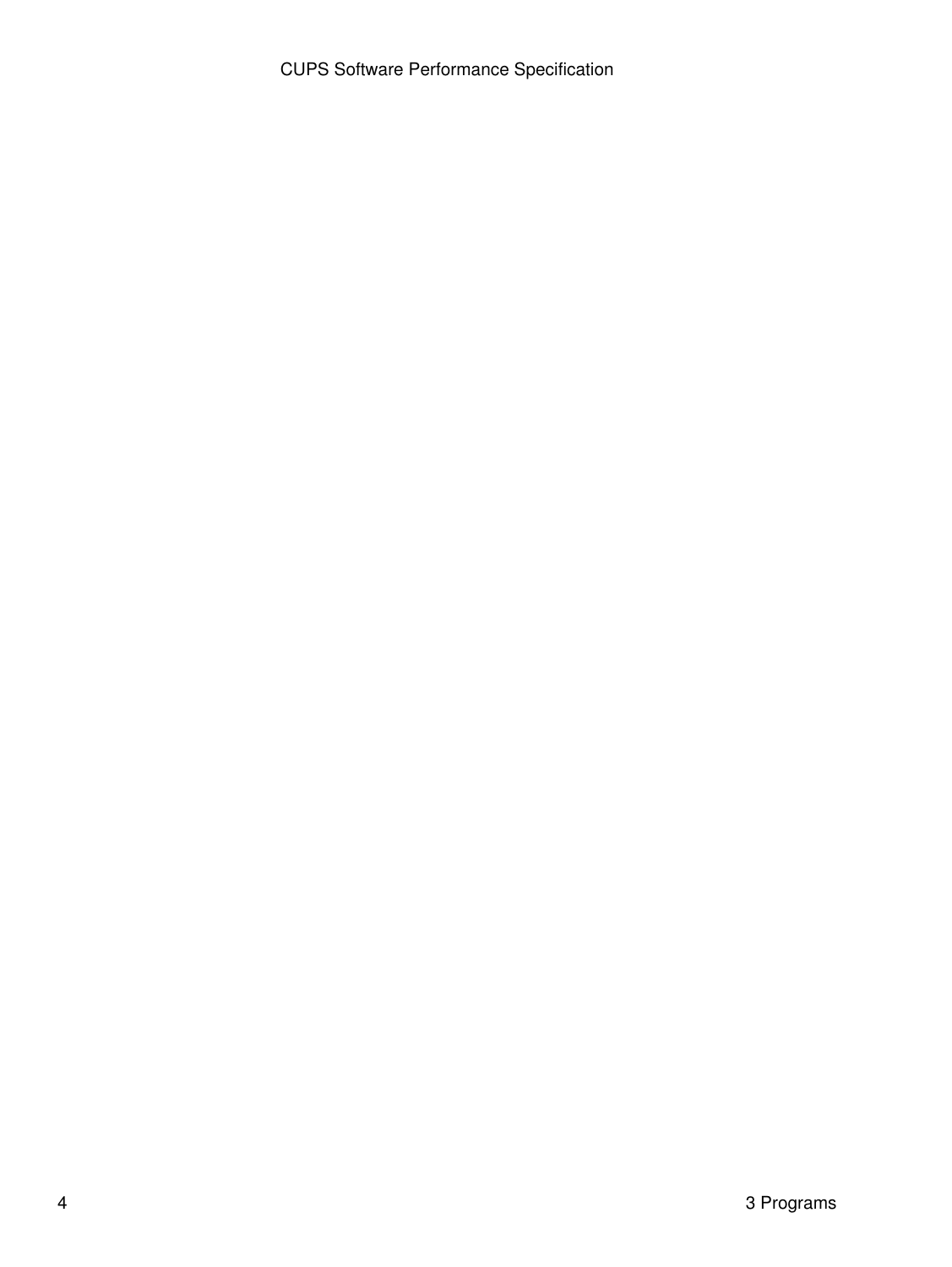## <span id="page-8-0"></span>**3 Programs**

The following table describes the average memory, disk, and CPU usage of each program in CUPS.

The base memory column shows the initial memory requirements for each program, including any shared libraries that are provided by CUPS.

The max memory column shows the maximum amount of memory that will be used by the program based upon the default configuration settings supplied with CUPS.

The temp files column indicates whether any temporary files are created.

The CPU usage column specifies a relative CPU usage by the program under normal conditions, either low, medium, or high. Low usage indicates that the program will never use more than 33% of the available CPU time. Medium usage indicates the program will use as much as 66% of the available CPU time. High usage indicates the program uses 66% or more of the available CPU time.

| <b>Backends</b> |                              |                                    |                          |                            |
|-----------------|------------------------------|------------------------------------|--------------------------|----------------------------|
| Program         | <b>Base</b><br><b>Memory</b> | <b>Max Memory</b>                  | <b>Temp Files</b>        | <b>CPU</b><br><b>Usage</b> |
| ipp             | 91k                          | 256k                               | Up to size of print file | Low                        |
| lpd             | 89k                          | 89k                                | Up to size of print file | Low                        |
| parallel        | 85k                          | 85k                                | Up to size of print file | Low                        |
| serial          | 85k                          | 85k                                | Up to size of print file | Low                        |
| socket          | 85k                          | 85k                                | Up to size of print file | Low                        |
| usb             | 85k                          | 85k                                | Up to size of print file | Low                        |
|                 | <b>CGIs</b>                  |                                    |                          |                            |
| Program         | <b>Base</b><br><b>Memory</b> | <b>Max Memory</b>                  | <b>Temp Files</b>        | <b>CPU</b><br><b>Usage</b> |
| admin.cgi       | 107k                         | 256k                               | Up to size of PPD file   | Medium                     |
| classes.cgi     | 95k                          | Size of class objects              | None                     | Medium                     |
| jobs.cgi        | 93k                          | Size of job objects                | None                     | Medium                     |
| printers.cgi    | 95k                          | Size of printer objects            | None                     | Medium                     |
|                 |                              | <b>Command-Line Programs</b>       |                          |                            |
| Program         | <b>Base</b><br><b>Memory</b> | <b>Max Memory</b>                  | <b>Temp Files</b>        | <b>CPU</b><br><b>Usage</b> |
| accept          | 88k                          | 128k                               | None                     | Low                        |
| cancel          | 88k                          | 128k                               | None                     | Low                        |
| disable         | 88k                          | 128k                               | None                     | Low                        |
| enable          | 88k                          | 128k                               | None                     | Low                        |
| lp              | 90k                          | 256k                               | None                     | Low                        |
| lpadmin         | 148k                         | 256k                               | None                     | Low                        |
| lpc             | 86 <sub>k</sub>              | Size of job and printer<br>objects | None                     | Medium                     |
| lpinfo          | 89k                          |                                    | None                     | Medium                     |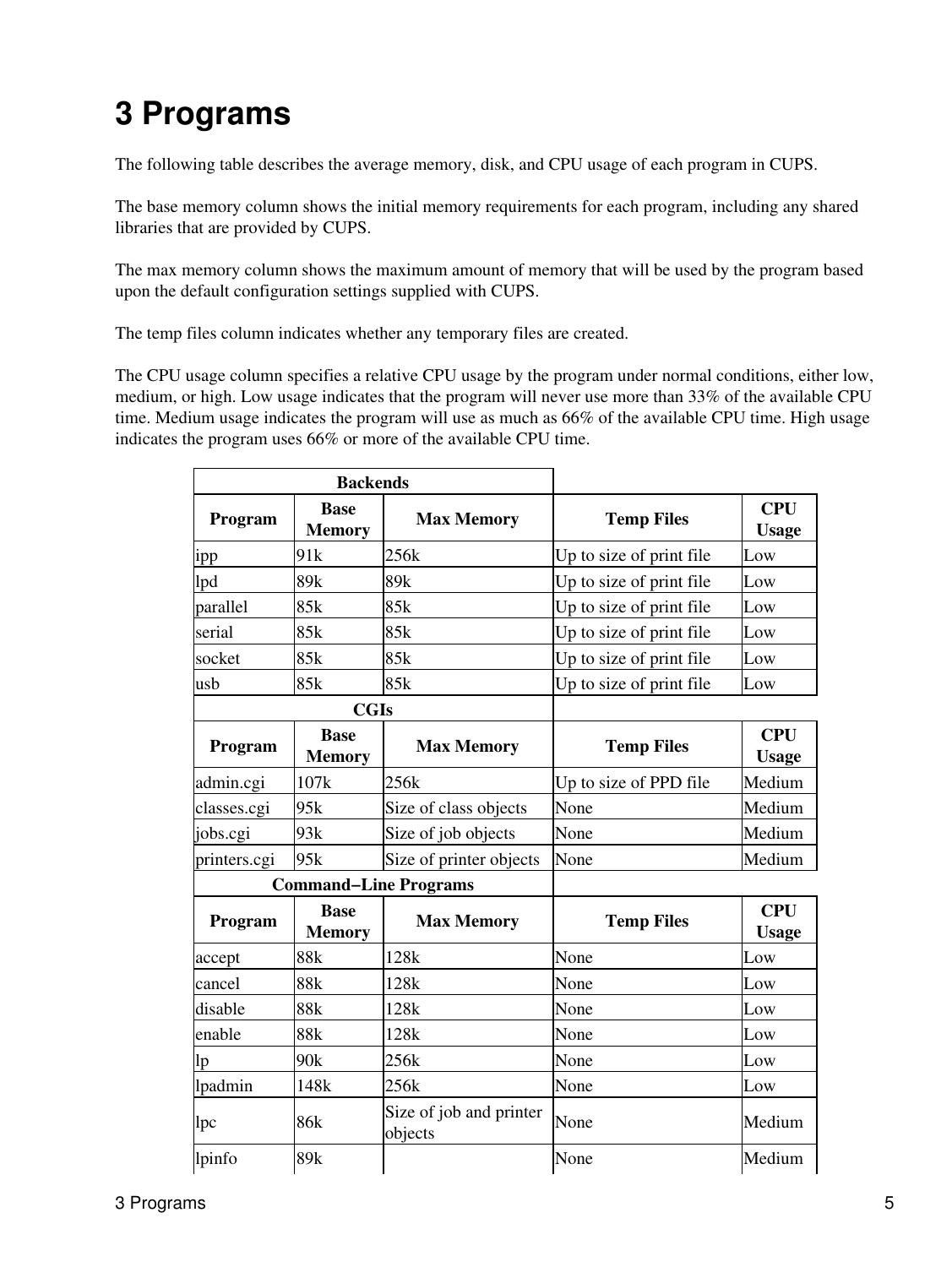|                    |                              | Size of device and<br>PPD objects          |                                                  |                            |
|--------------------|------------------------------|--------------------------------------------|--------------------------------------------------|----------------------------|
| lpmove             | 88 <sub>k</sub>              | 128k                                       | None                                             | Low                        |
| lpoptions          | 89k                          | 128k                                       | None                                             | Low                        |
| lppasswd           | 90k                          | 90k                                        | None                                             | Low                        |
| lpq                | 87k                          | Size of job objects                        | None                                             | Medium                     |
| lpr                | 87k                          | 256k                                       | None                                             | Low                        |
| lprm               | 84 <sub>k</sub>              | 128k                                       | None                                             | Low                        |
| lpstat             | 119k                         | Size of job, printer,<br>and class objects | None                                             | Medium                     |
| reject             | 88k                          | 128k                                       | None                                             | Low                        |
|                    | <b>Daemons</b>               |                                            |                                                  |                            |
| Program            | <b>Base</b><br><b>Memory</b> | <b>Max Memory</b>                          | <b>Temp Files</b>                                | <b>CPU</b><br><b>Usage</b> |
| cups-lpd           | 92k                          | 256k                                       | One file per control or<br>data file from client | Low                        |
| cupsd              | 308k                         | See Scheduler<br>Requirements              | See Scheduler<br>Requirements                    | Medium                     |
| cups-polld         | 84k                          | Size of printer and<br>class objects       | None                                             | Low                        |
|                    | <b>Filters</b>               |                                            |                                                  |                            |
| Program            | <b>Base</b><br><b>Memory</b> | <b>Max Memory</b>                          | <b>Temp Files</b>                                | <b>CPU</b><br><b>Usage</b> |
| hpgltops           | 263k                         | 320k                                       | None                                             | Medium                     |
| imagetops          | 628k                         | 10M                                        | Swap file for<br>uncompressed image data         | Medium                     |
| imagetoraster 652k |                              | 10M                                        | Swap file for<br>uncompressed image data         | High                       |
| pstops             | 775k                         | 840k                                       | Up to size of print file                         | Medium                     |
| pstoraster         | 4M                           | 14M                                        | Swap file for command<br>lists                   | High                       |
| rastertoepson 693k |                              | 1M                                         | None                                             | Low                        |
| rastertohp         | 690k                         | 1M                                         | None                                             | Low                        |
| texttops           | 638k                         | 4*cols*rows                                | None                                             | Low                        |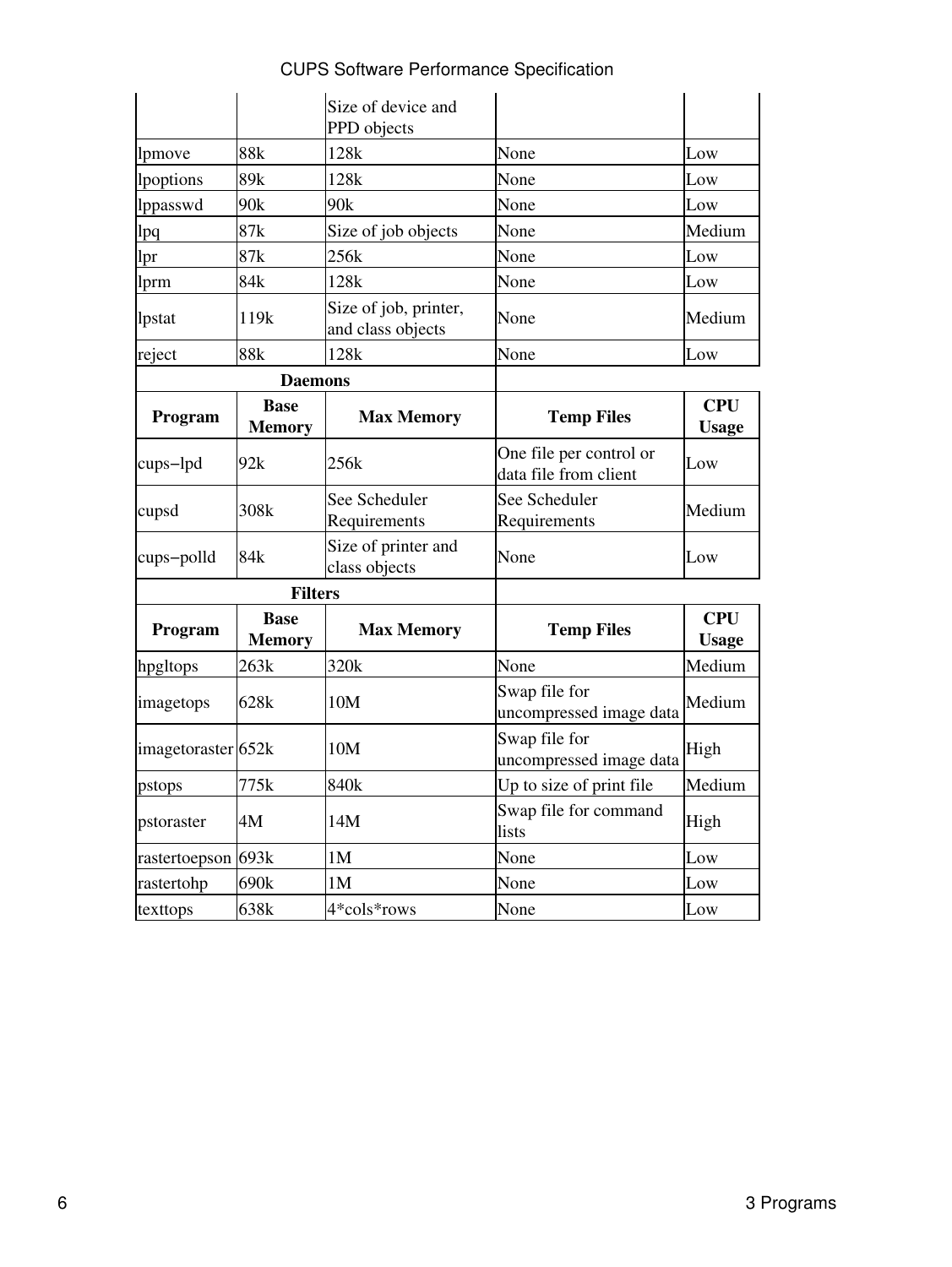### <span id="page-10-0"></span>**4 Scheduler Objects**

The cupsd program is the CUPS scheduler process. It manages many interdependent server objects that are used to manage and print files to printers.

| Object              | <b>Memory Per</b> | <b>Disk Per</b>               |
|---------------------|-------------------|-------------------------------|
| Browse ACL          | 1k                | 120                           |
| <b>Browse Poll</b>  | 24                | 80                            |
| <b>Browse Relay</b> | 28                | 80                            |
| Certificate         | 76                | 32                            |
| Class               | 9k                | 200                           |
| Client              | 13k               |                               |
| Device              | 256               |                               |
| Job                 | 2k                | $1k + size$ of document files |
| <b>Location ACL</b> | 1k                | 120                           |
| <b>MIME</b> Filter  | 268               | 80                            |
| MIME Type           | 340               | 80                            |
| <b>PPD</b>          | 200               | 656                           |
| Printer             | 11k               | 32k                           |

The following table provides the memory and disk cost associated with each server object.